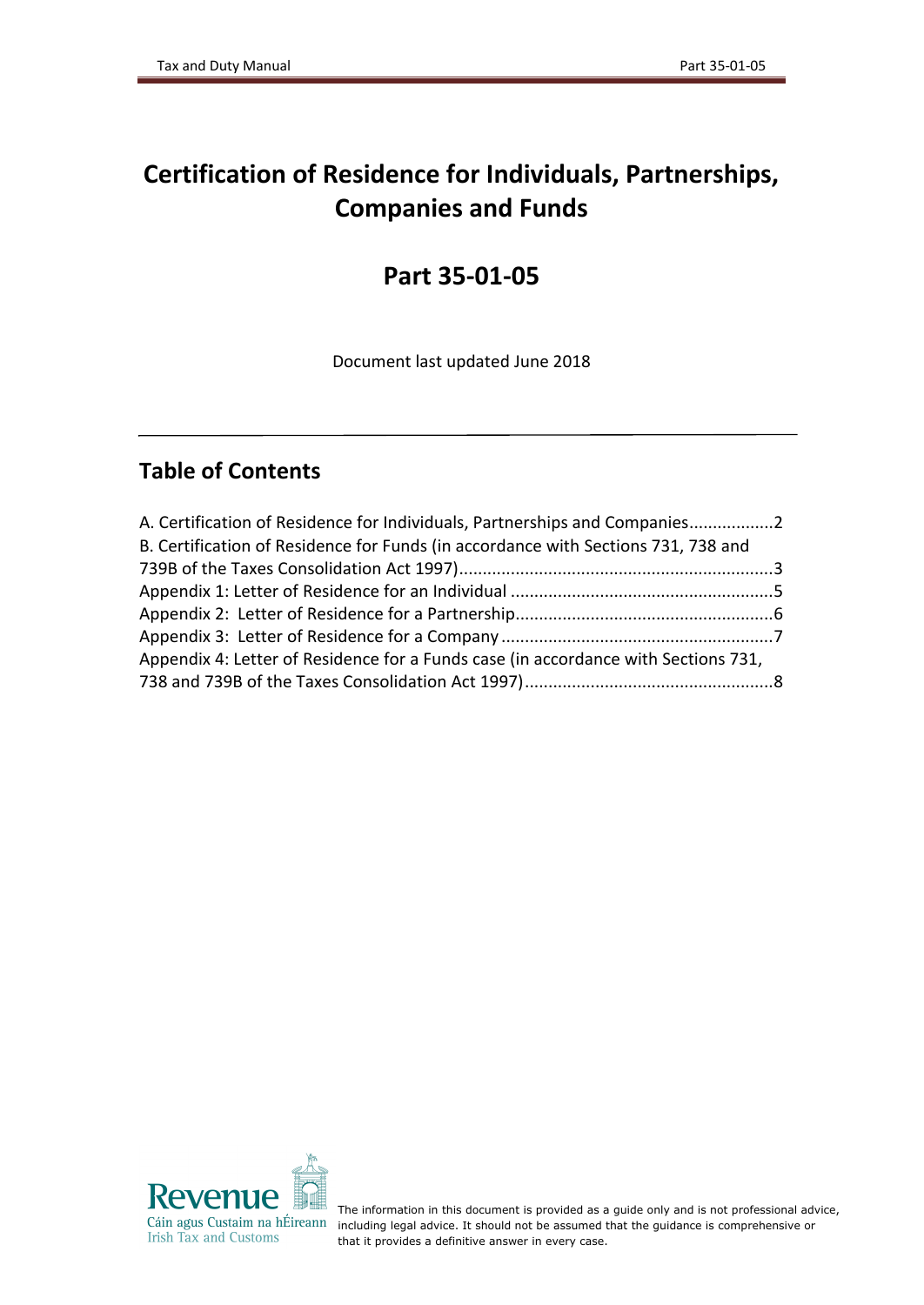# <span id="page-1-0"></span>**A. Certification of Residence for Individuals, Partnerships and Companies**

Persons (individuals, partnerships, and companies) resident in the State for tax purposes may be in receipt of income from another jurisdiction.

As the extent of the tax charging provisions and tax relieving provisions on a person's liability to tax in respect of income and/or assets may, in many foreign jurisdictions, depend on the tax residence position (i.e. resident or non-resident) of that person, such foreign jurisdictions often require Irish resident persons to obtain certification or clarification from Revenue that they are resident in the State for tax purposes for a relevant tax year.

In general, such certification is requested where a claim is made to the tax authorities in a foreign jurisdiction by an Irish resident person seeking, for example, either exemption from tax or a reduced rate of withholding tax in that jurisdiction under the terms of a double taxation agreement.

In some instances, the foreign jurisdiction provides a form to be completed by the Irish resident person which is to be stamped and signed by Revenue.

Alternatively, Revenue may be requested by the Irish resident person to issue a letter of residence for transmission by the taxpayer to the foreign jurisdiction. Such letters (templates set out in Appendices are certification of a person's Irish residency for the purposes of residency as defined in Ireland's Double Taxation Agreements) or requests for certification (form/letter) are dealt with by the appropriate Revenue district dealing with the person's tax affairs. That district must be satisfied that the individual or company is resident (or in the case of partnerships, the individual partners are resident) in Ireland for tax purposes for the year in question before certifying the residence position.

From 16 June 2018, all Letters of Residence requests for Individuals, Companies and Funds should be submitted via ROS or myAccount. Once the request is validated against information held on record the Letter of Residence will be made available for download via Revenue's online services. Further details on these online services, including how to register for ROS or myAccount, are available on the Revenue website.

In order to safeguard the data and confidentiality of taxpayer information, a Letter of Residence will only issue to an agent where the agent is authorised to act on behalf of that taxpayer. Agents will be able to request and receive a Letter of Residence on behalf of a client where they have a ROS Digital Certificate and are linked to that client via a TAIN (Tax Agent Identification Number).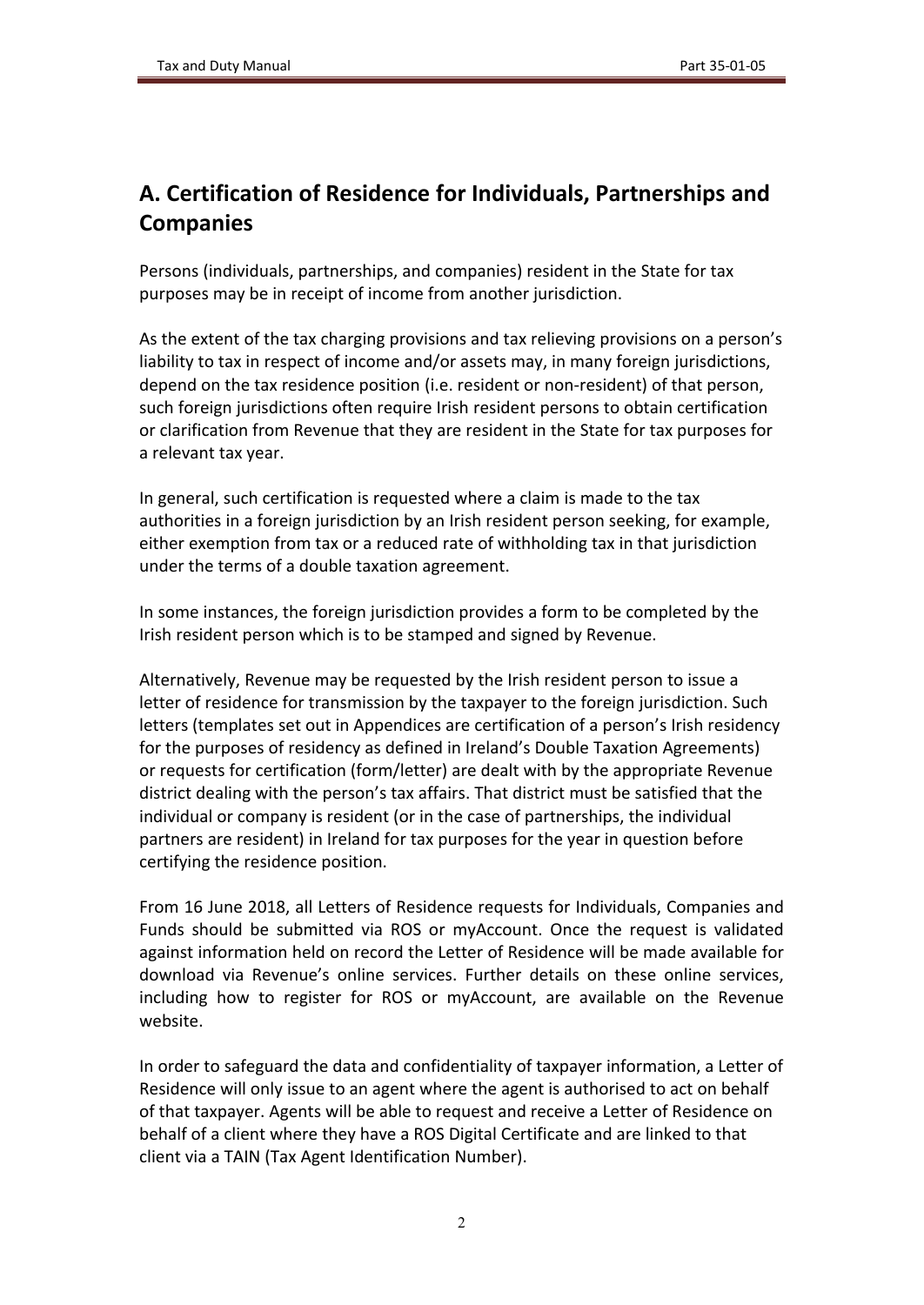Letters for Partnerships will continue to be issued in pdf format outside of our online services.

The following material is either exempt from or not required to be published under the Freedom of Information Act 2014.

[…]

Some countries insist in the case of individuals that when a letter of residence is to be issued by the Revenue District dealing with the individual's tax affairs that the letter should contain the following information:

- Individual is registered for tax in Ireland
- Employment record in Ireland
- Details of income tax returns filed if applicable
- Confirmation if possible that individual is resident for tax in Ireland for the period under enquiry
- Signature of the authorising officer
- District stamp and date

# <span id="page-2-0"></span>**B. Certification of Residence for Funds (in accordance with Sections 731, 738 and 739B of the Taxes Consolidation Act 1997)**

Requests for certification of residence for Funds are to be submitted via ROS (Revenue Online Service) and can be submitted by the Fund itself via their ROS Digital Certificate, or by an agent using an agent's ROS Digital Certificate, where the agent is linked to that Fund via a TAIN (Tax Agent Identification Number).

General queries on Letters of Residence for Funds can be directed to Revenue's Large Cases Division via MyEnquiries to the email address: [lcdcertificates@revenue.ie.](mailto:lcdcertificates@revenue.ie)

In order to safeguard the data and confidentiality of taxpayer information, a Letter of Residence will only issue to an agent where the agent is authorised to act on behalf of that taxpayer.

The following material is either exempt from or not required to be published under the Freedom of Information Act 2014.

[…]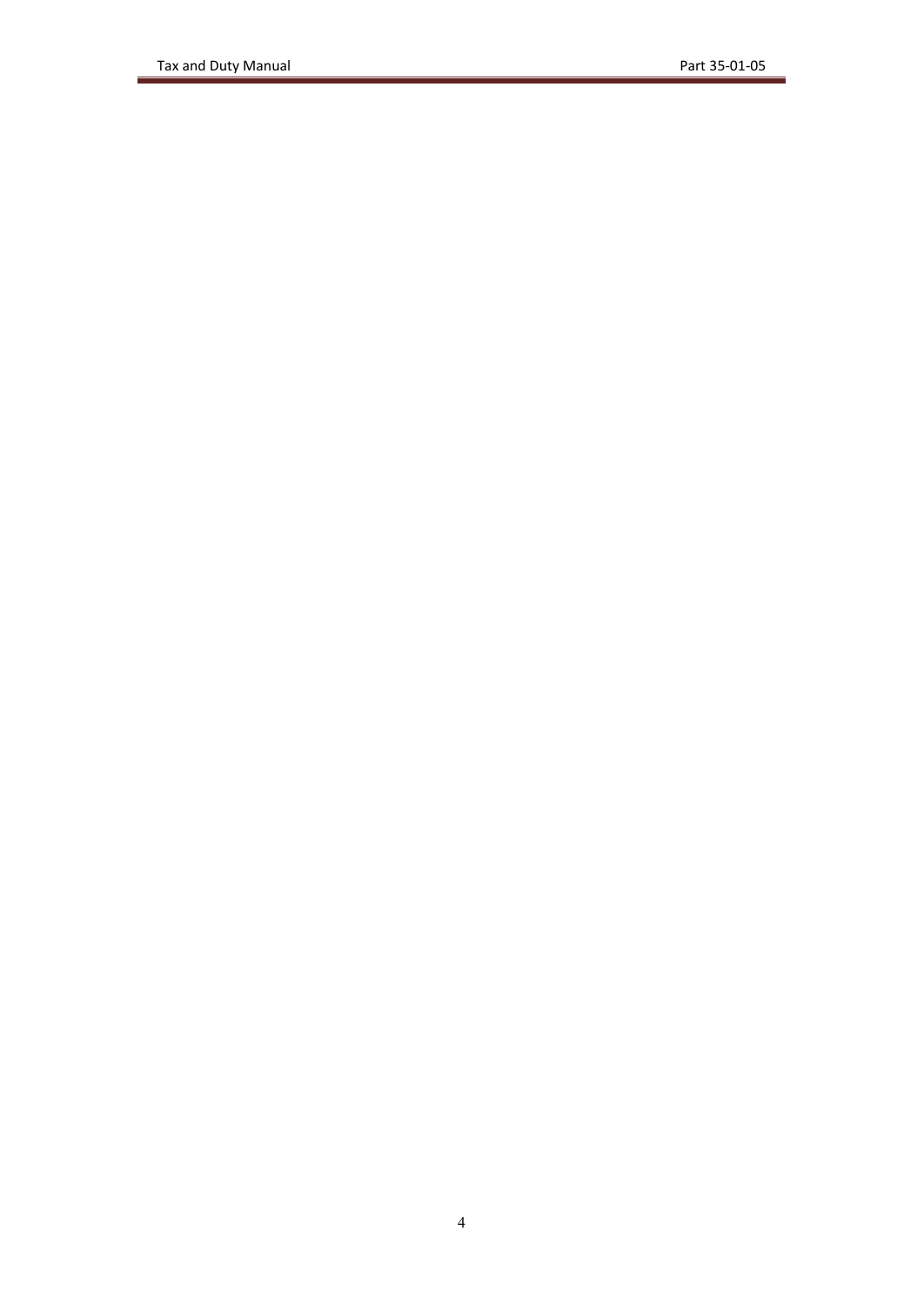### <span id="page-4-0"></span>**Appendix 1: Letter of Residence for an Individual**

Address Line 1 Address Line 2 Address Line 3 Address Line 4

dd/mm/yyyy

Ref: *(Insert Tax Registration Number)*

Re: *(Insert Individual's Name)*

### **Certificate of Tax Residence for Tax Year 20yy**

### **Certification of Residence under Article x of the Ireland/? Double Taxation Convention**

Dear Sir/Madam,

According to my records (name of taxpayer) has been registered for tax in Ireland since (dd/mm/yyyy).

S/he has been in employment in Ireland (give details of name of employer and dates of employment).

S/he has filed income tax returns in Ireland for the tax year(s) ended 31 December, (year).

I can confirm based on the information available to me that (name of taxpayer) is tax resident in Ireland for the tax year(s) ended 31 December, (year) in accordance with Article (x) of the Ireland/(x) Double Taxation Convention.

Yours faithfully,

*(Insert District Stamp)*

XXXXXXX

Signature of District Inspector/Authorised Officer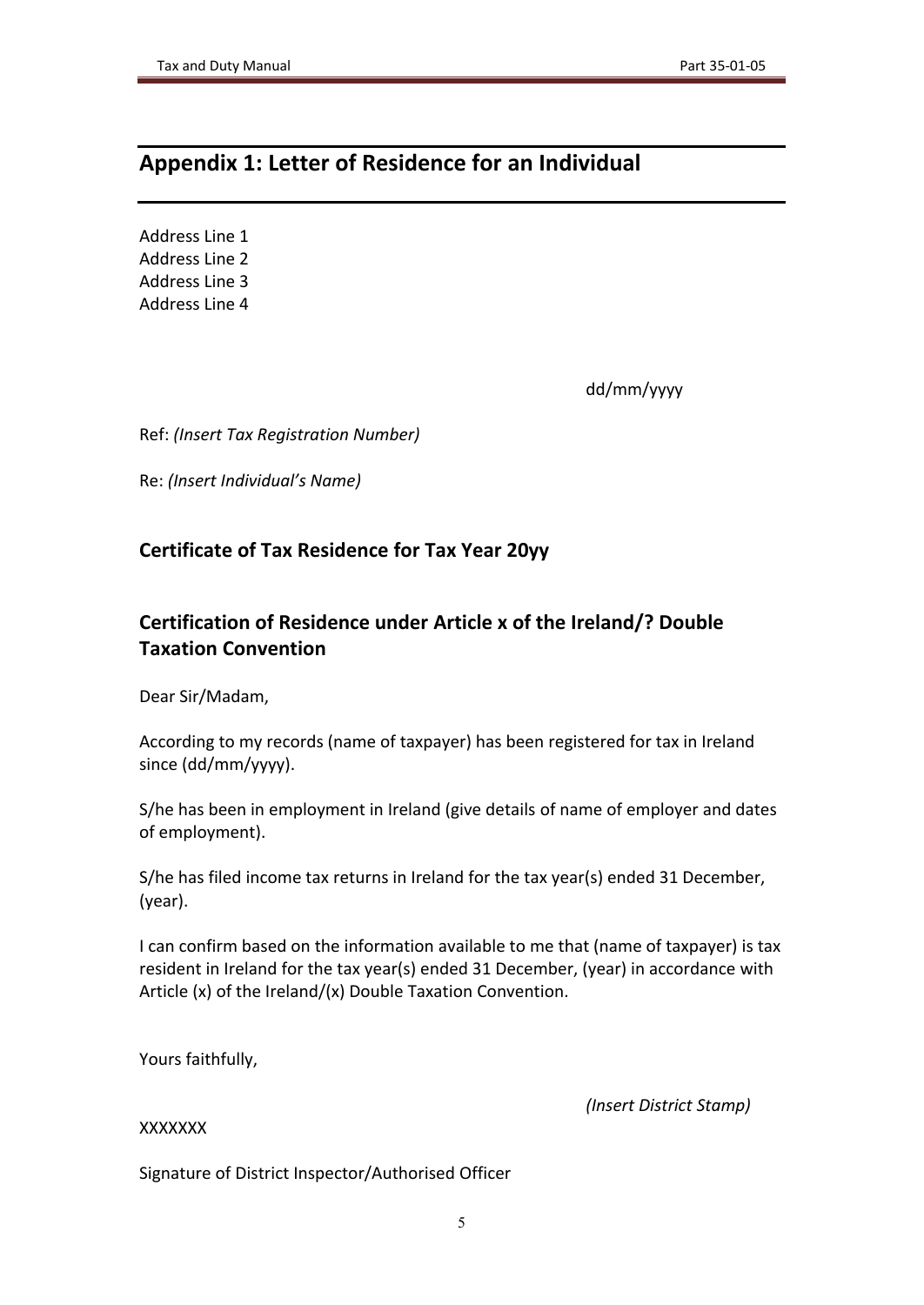# <span id="page-5-0"></span>**Appendix 2: Letter of Residence for a Partnership**

dd/mm/yyyy

Ref: *(Insert Tax Registration Number)*

Re: *(Insert Partnership Name)*

### **Certificate of Tax Residence for Tax Year 20yy**

Dear Sir/Madam,

I have been requested to provide a certificate of residency for the above partnership. A partnership as such is not taxable in this State. The partners are taxable on their share of the profits of the partnership's business.

I certify, based on the information available to me, that the partners in the partnership [**Insert name of partnership**] that are listed below are resident for tax purposes in the Republic of Ireland for the fiscal year 20yy.

### **[Insert list of partners]**

(Insert District Stamp)

Yours faithfully,

XXXXXXXXXX

Signature of District Inspector/Authorised Officer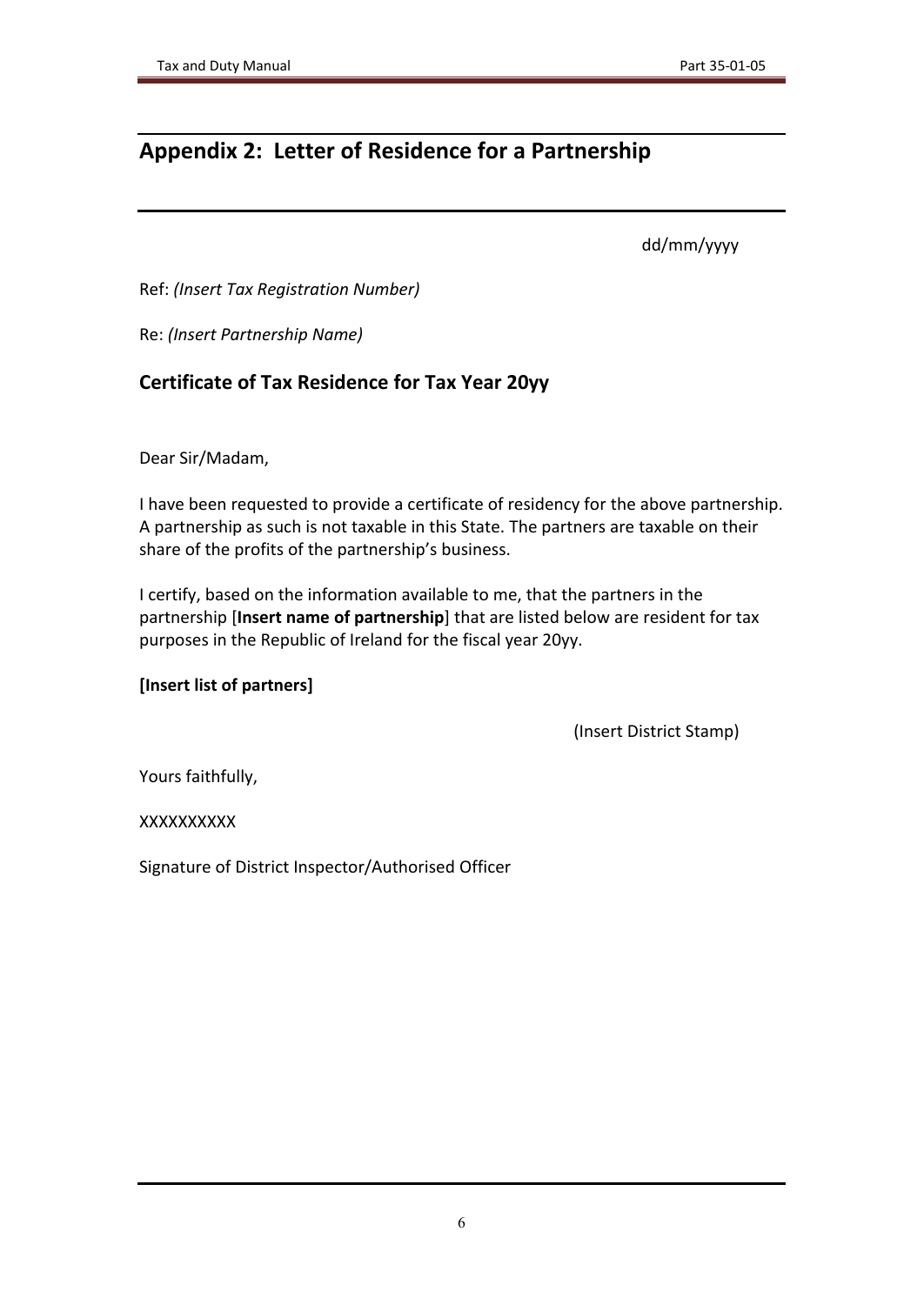### <span id="page-6-0"></span>**Appendix 3: Letter of Residence for a Company**

dd/mm/yyyy

Ref: *(Insert Tax Registration Number)*

Re: *(Insert Company Name)*

### **Certification of Tax Residence for Tax Year 20yy**

Dear Sir/Madam,

For the purposes of the tax treaties listed below, I confirm that the above-named company is registered for corporation tax in Ireland and files its corporation tax returns, for the year stated above, on the basis that it is resident for tax purposes in Ireland. The company is therefore liable to Irish corporation tax on all of its profits wherever arising, for the said year.

*(Insert District Stamp)*

Yours faithfully,

XXXXXXX

Signature of District Inspector/Authorised Officer

#### **Ireland has signed Double Taxation Agreements / Treaties with the following countries:**

Albania, Armenia, Australia, Austria, Bahrain, Belarus, Belgium, Bosnia and Herzegovina, Botswana, Bulgaria, Canada, Chile, China, Croatia, Cyprus, Czech Republic, Denmark, Egypt, Estonia, Ethiopia, Finland, France, Georgia, Germany, Greece, Hong Kong, Hungary, Iceland, India, Israel, Italy, Japan, Kazakhstan, The Republic of Korea, Kuwait, Latvia, Lithuania, Luxembourg, Macedonia, Malaysia, Malta, Mexico, Moldova, Montenegro, Morocco, the Netherlands, New Zealand, Norway, Pakistan, Panama, Poland, Portugal, Qatar, Romania, Russia, Saudi Arabia, Serbia, Singapore, Slovakia, Slovenia, South Africa, Spain, Sweden, Switzerland, Thailand, Turkey, UAE, Ukraine, United Kingdom, USA, Uzbekistan, Vietnam, Zambia.